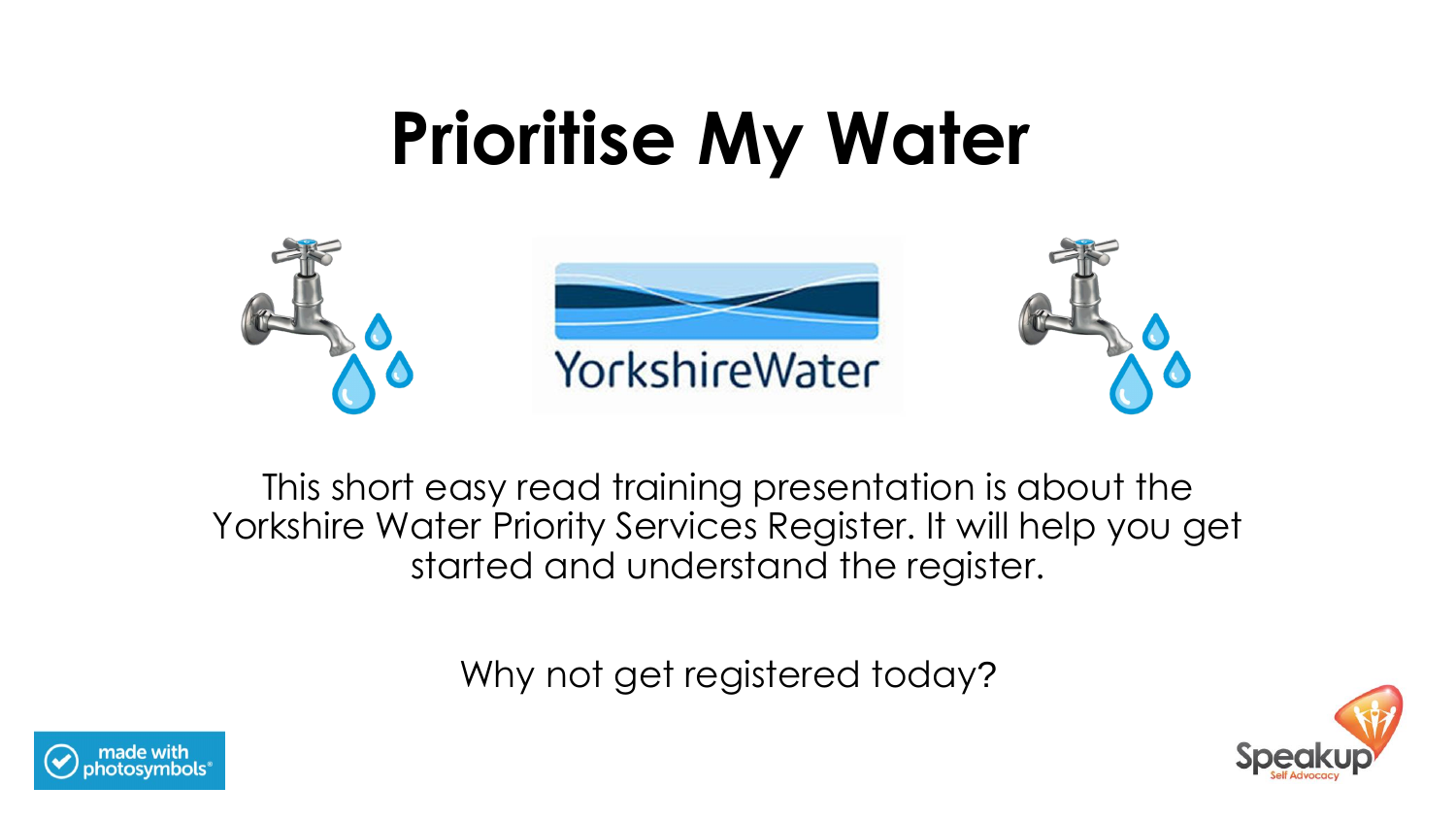# **Applying for the Water Priority Services Register.**







- It's a good idea to be registered on the Yorkshire Water Priority Services register if you live in Yorkshire. If you don't, we are sure your local water company will also have one of these.
- People who have learning disabilities, autism or both can apply to be on this register.



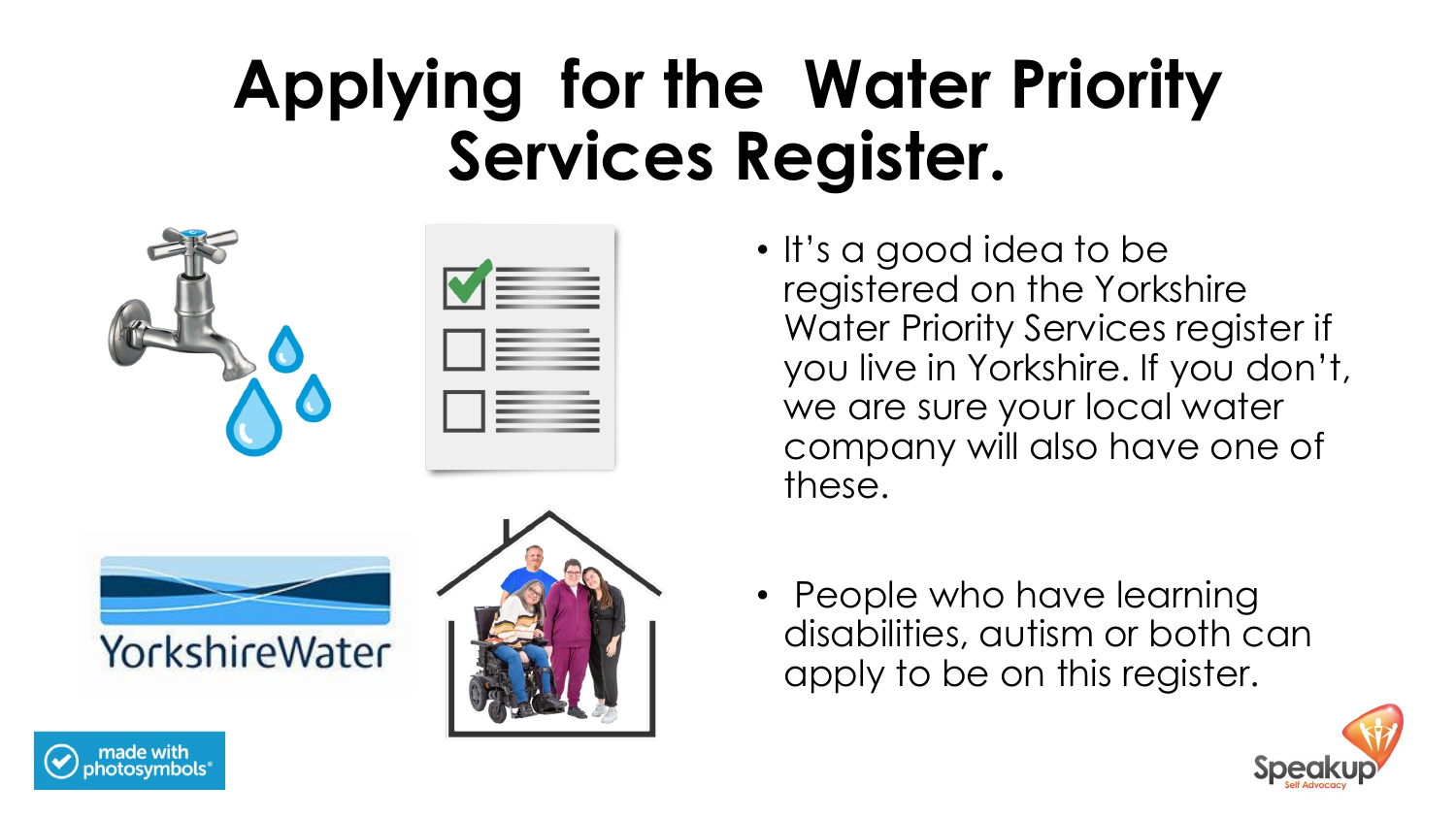#### **So why should I register and what is it?**



• The Priority Services Register kept by your water company is free to sign up to and can take that worry away because it gives you lots of benefits.

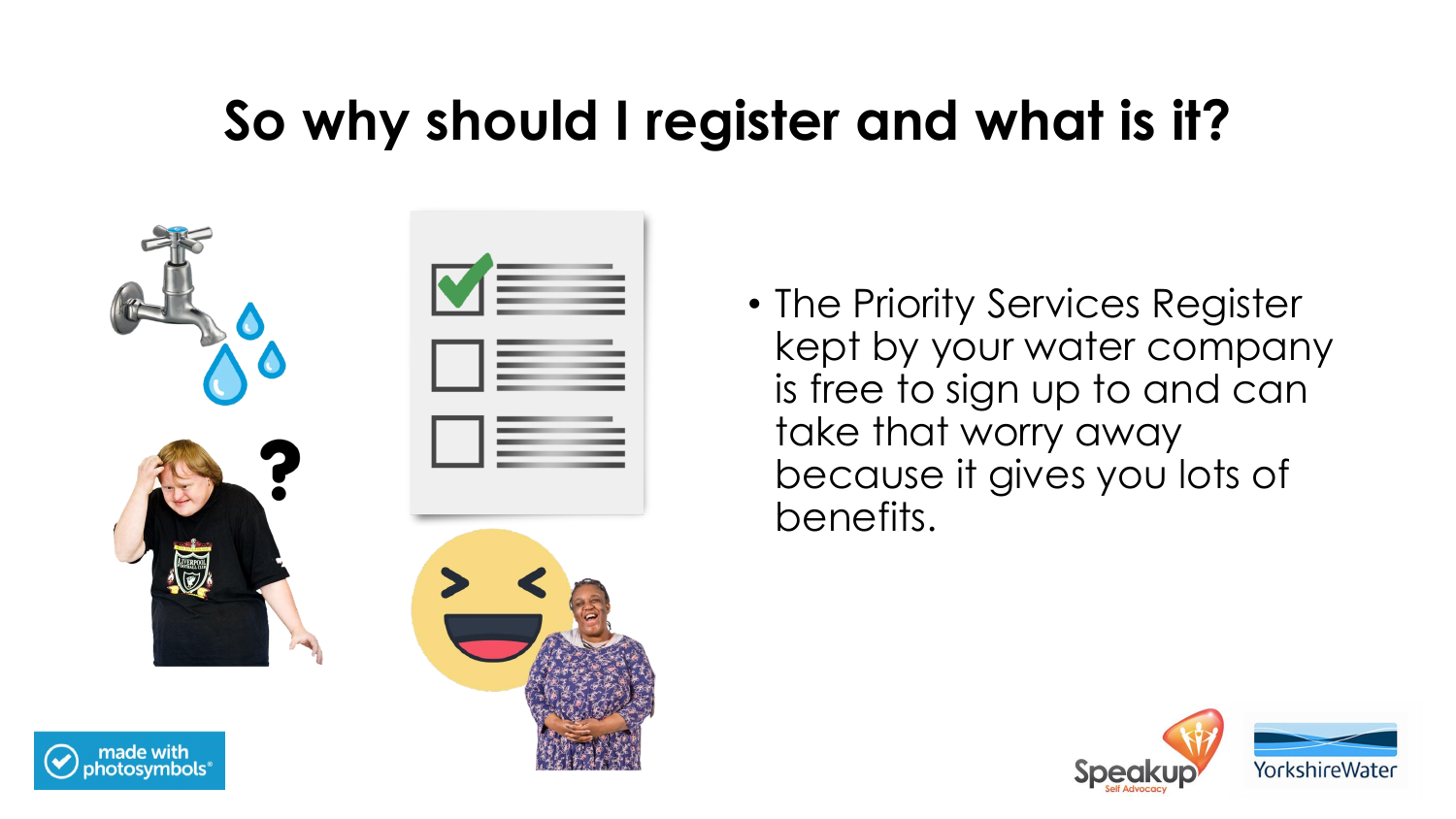#### **So how does the Priority Services Register work?**





- This is how being on the Priority Services Register works:
- Yorkshire Water, or other suppliers of water (if you don't live in Yorkshire), can send you large print, audio copies or braille of your bill.



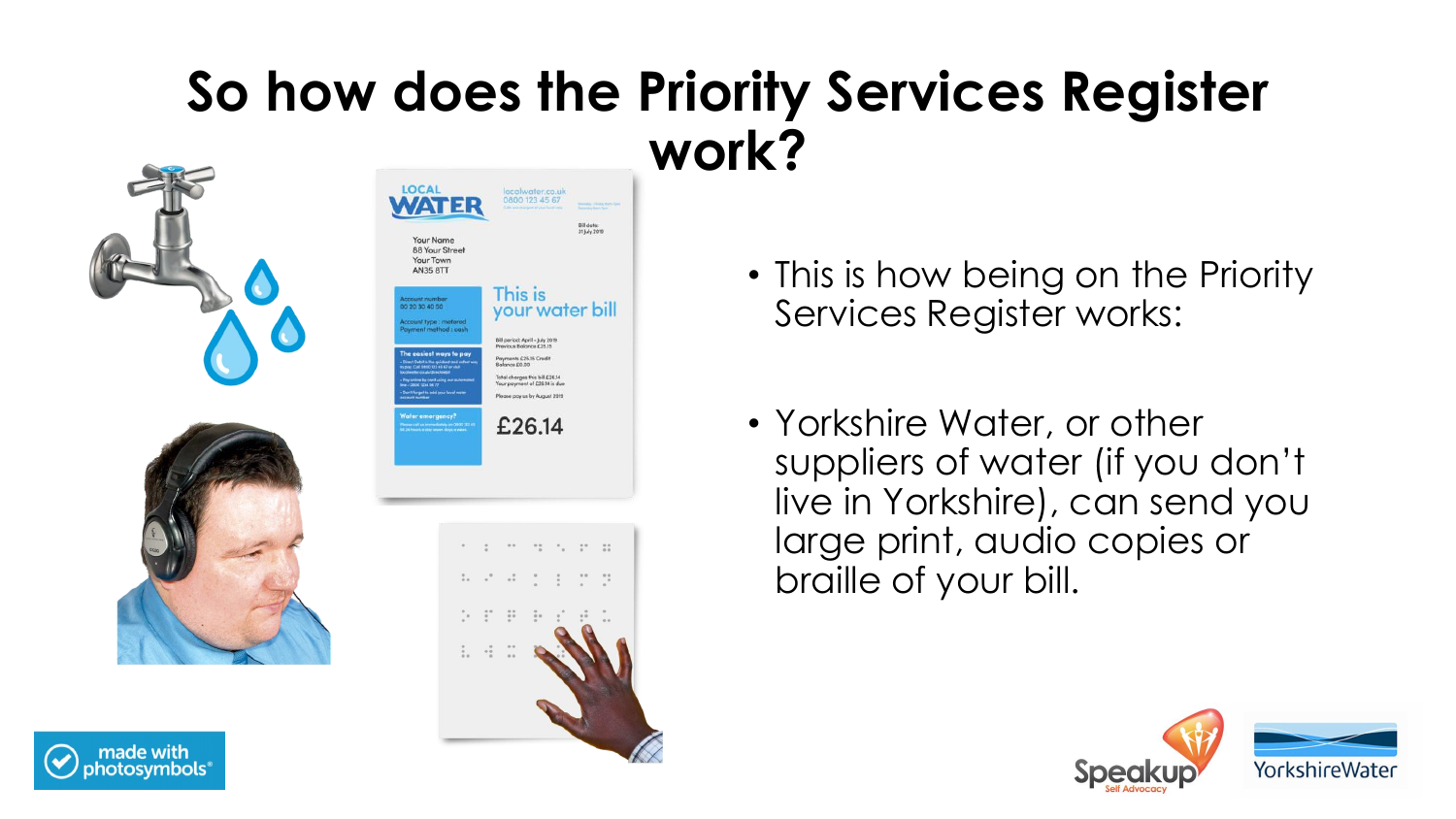





• You will get to know about planned water works earlier and someone might even come to see you to tell you what's going to happen.



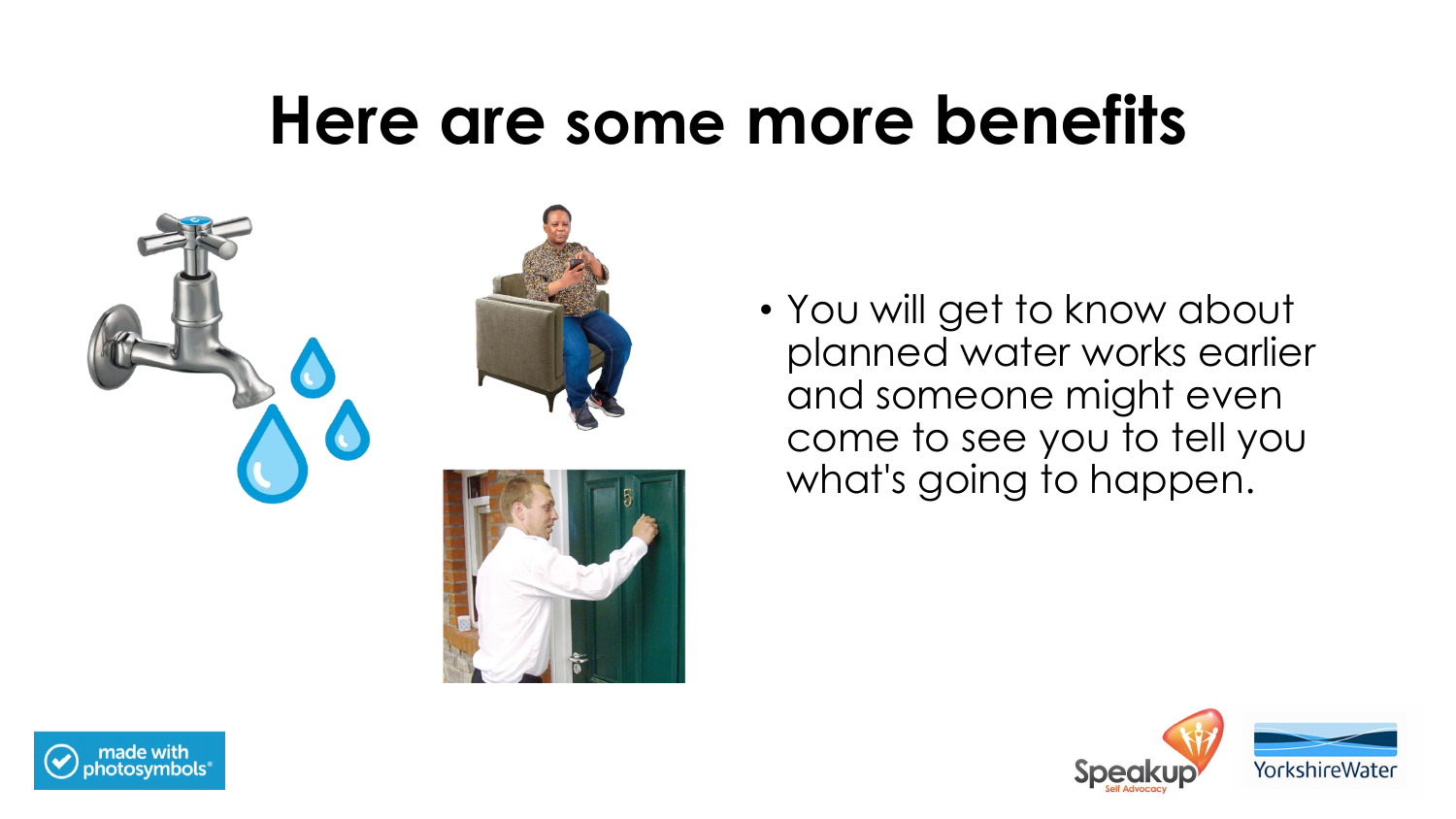

• Sometimes we might need to turn off your water supply.

• We will tell you if we need to do this and offer you a priority water supply connection or bottled water if you need it.

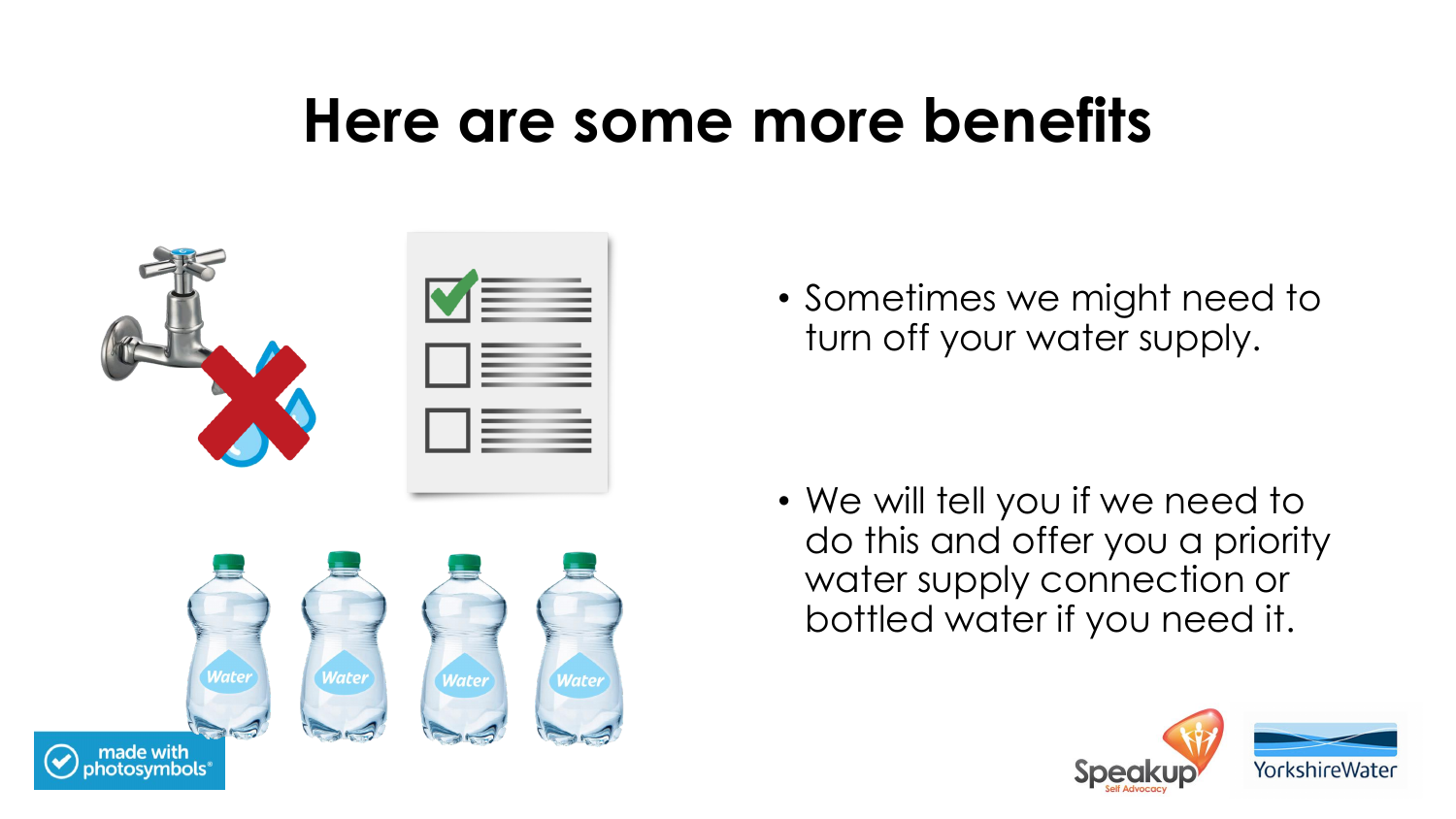



• We can set you up with a password, so you always know that its Yorkshire Water calling.



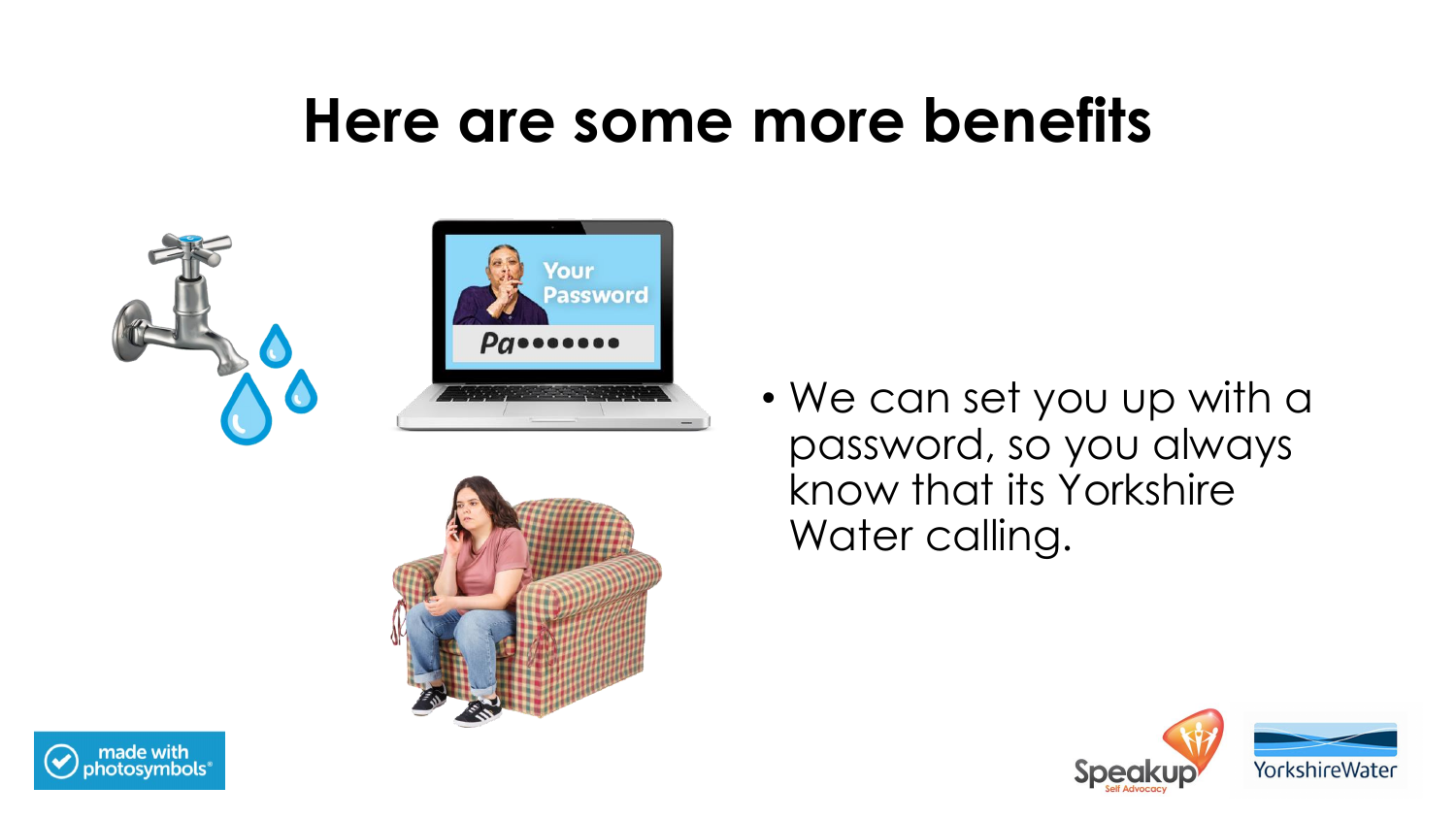

- You can ask someone to act on your behalf and manage your account for you.
- This is called the Nominee scheme.



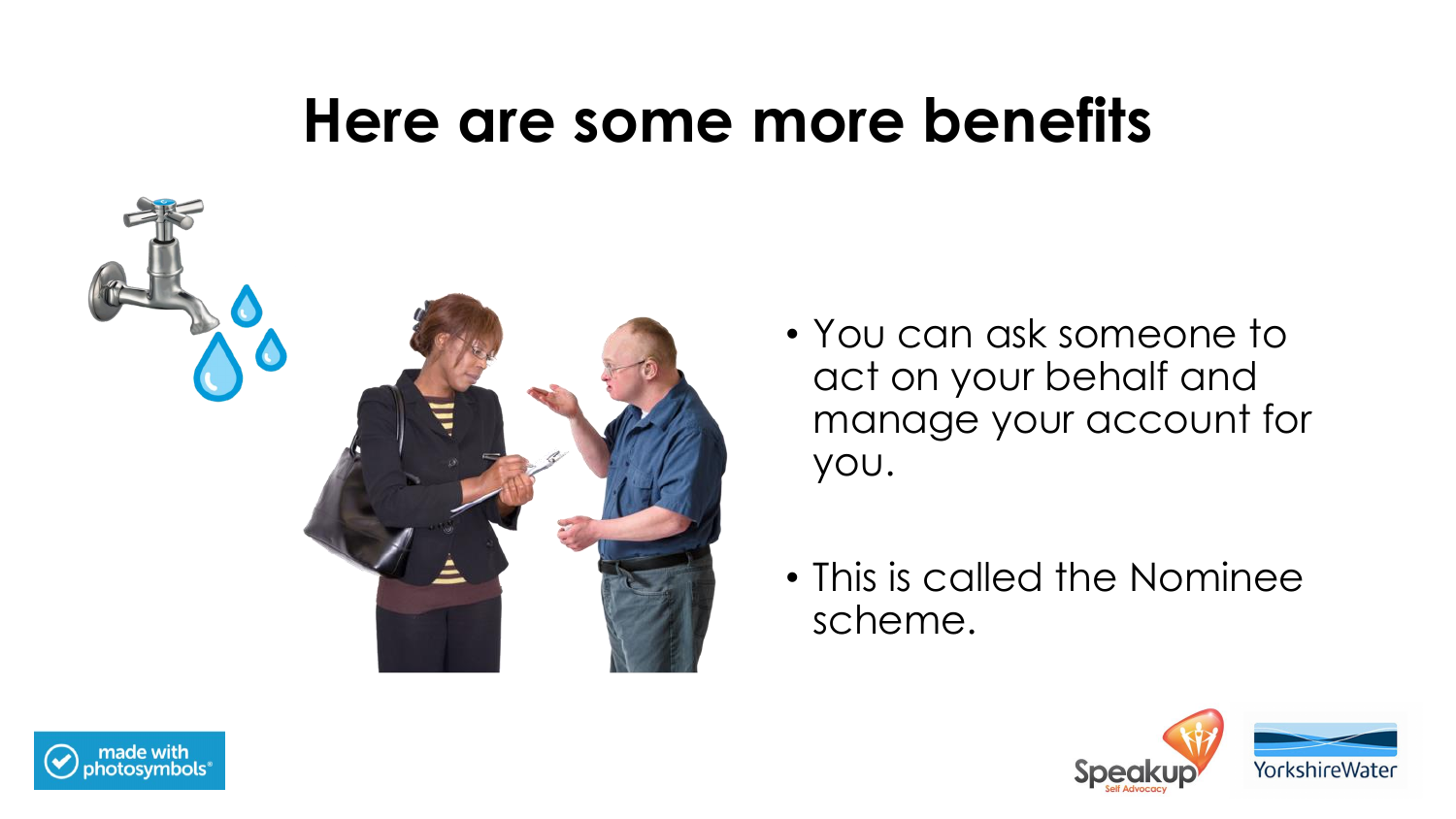

• If you have a water meter and you find it hard to read, Yorkshire Water or your supplier of water may be able to take a meter reading for you.